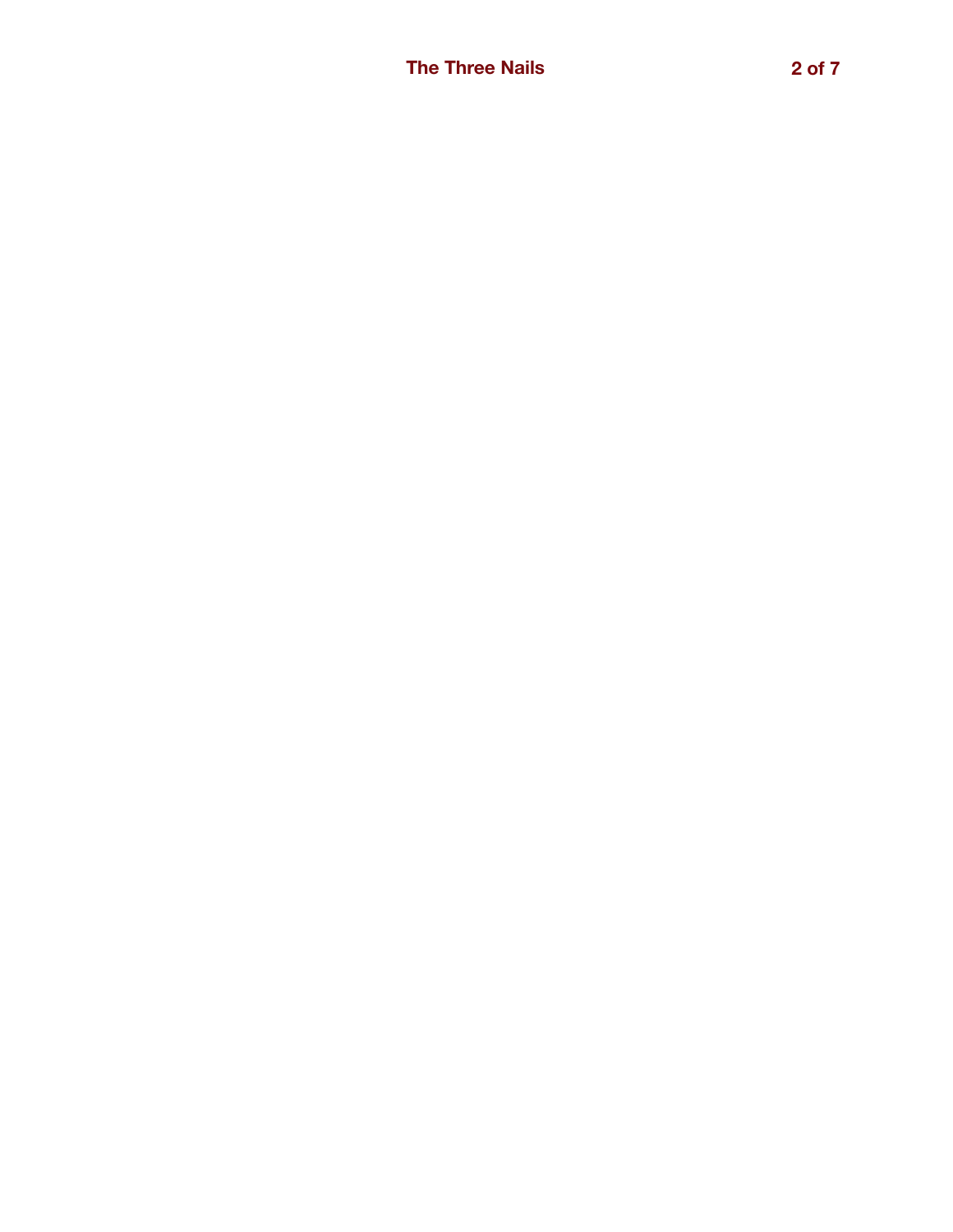## **The Three Nails 3 of 7**

A strong stance is fundamental to quality martial arts. Stance is what roots us to the ground and helps us withstand an attack. The ability to move quickly from one strong stance to another helps us evade and redirect an opponent's energy and force. Our first lessons in martial arts are how to stand strong and move from stance to stance, strength to strength.

One rooting technique in the martial arts is called The Three Nails. The nails are imaginary but the rooting is real. One nail comes from the bottom of the heel of each foot. The second nail is on the outside bottom of the foot just below the small toe. The third nail comes from the inside bottom of the foot just below the big toe (ball of the foot). We "nail" our feet to the ground by pushing our weight to those three points at the bottom of our feet and gripping the ground with our toes. The process of "nailing" our feet to the ground moves more of the body's weight to the outside third of the foot and rounds the instep of the foot and the legs. The inside of our foot is round and coiled while the weight of the body is distributed evenly across the bottom of the outside of our feet from the heel across the supporting bones of the outside of the foot through the toes to ball of the foot. We are rooted and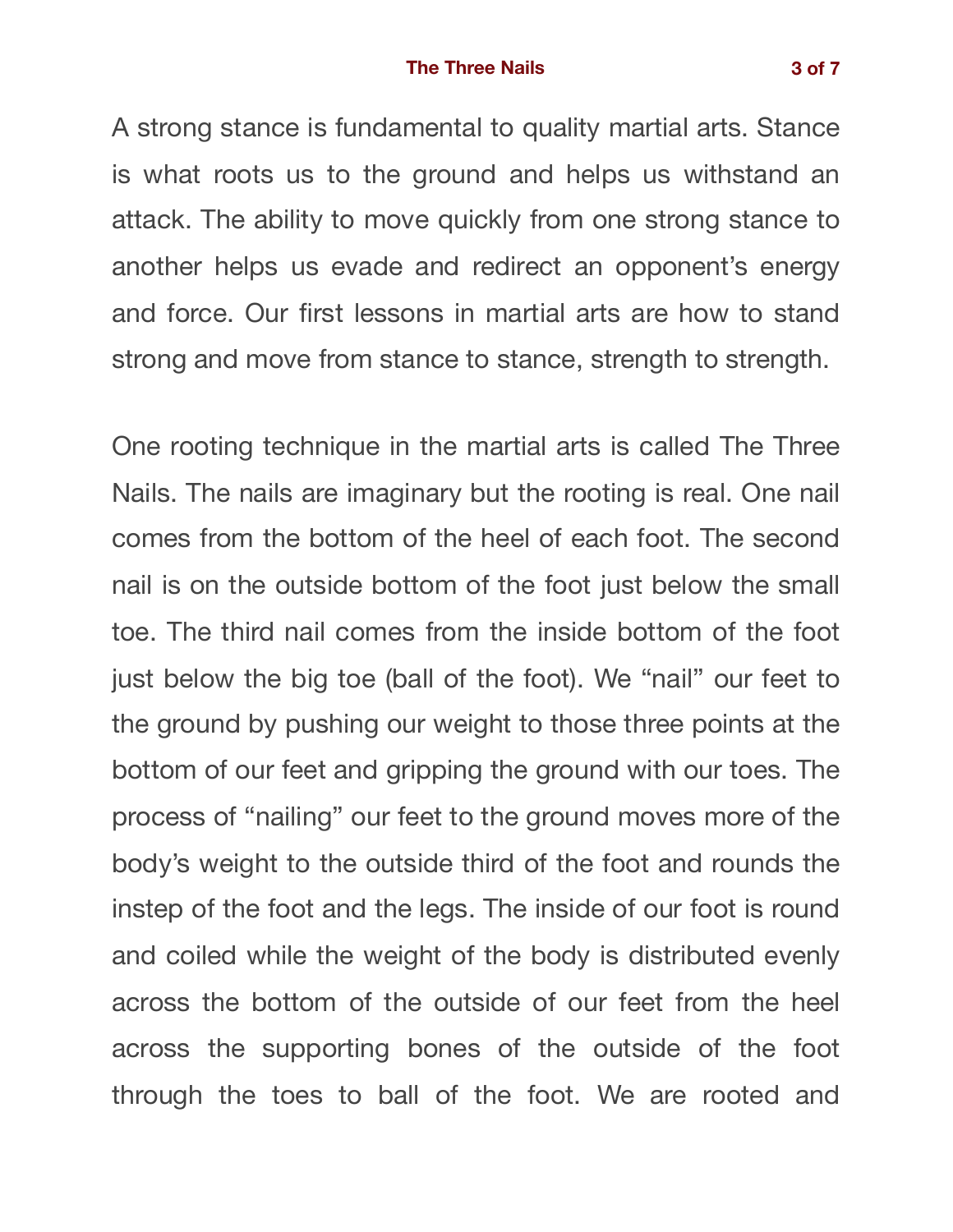grounded in our stance and prepared to receive force from any direction and redirect that force at will.

Our spiritual life is rooted and grounded in Jesus Christ. We are spiritually strong through His Strength. We are rooted in His Death and Resurrection. Christ died for us on the Cross. He is our Sacrifice. His Blood is the payment for our sins. Three Nails held His Body on the Cross until He died so we might have God's forgiveness and life everlasting.

*"And when they were come to the place, which is called Calvary, there they crucified him, and the malefactors, one on the right hand, and the other on the left." Luke 23:33* 

*"The other disciples therefore said unto him [Thomas], We have seen the Lord. But he said unto them, Except I shall see in his hands the print of the nails, and put my finger into the print of the nails, and thrust my hand into his side, I will not believe." John 20:25*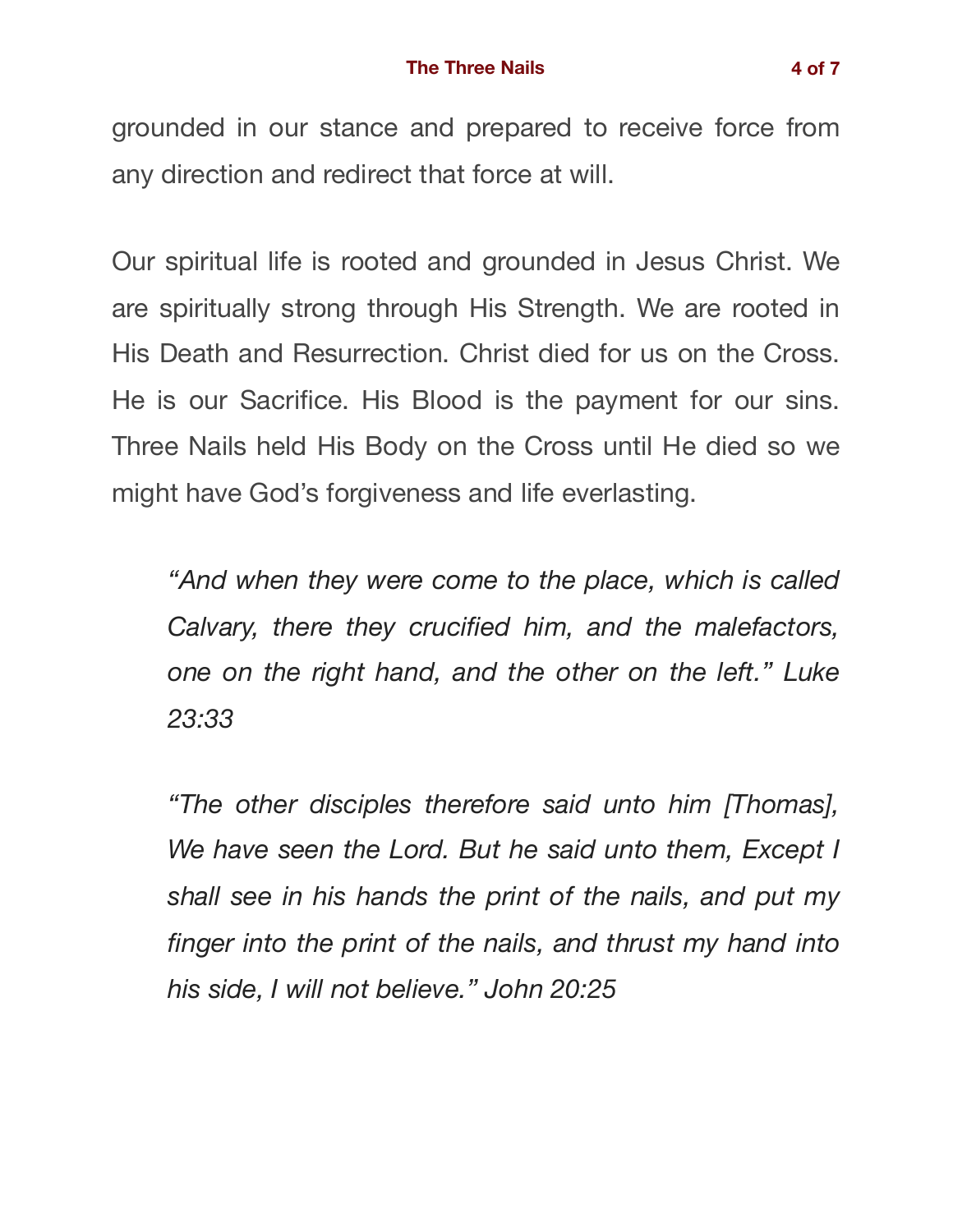How important is Christ's Death to every human on Earth?

*"For if we have been planted together in the likeness of his death, we shall be also in the likeness of his resurrection: Knowing this, that our old man is crucified with him, that the body of sin might be destroyed, that henceforth we should not serve sin. For he that is dead is freed from sin." Romans 6:5-7* 

When I think of Christ on the Cross, I think of my old man dying with Him so "the body of sin might be destroyed, that henceforth we should not serve sin." We are freed from the bondage of sin. We have hope because Christ was nailed to the Cross of Calvary!

Can we have a message of hope that does not include the Cross and the nails? Absolutely not!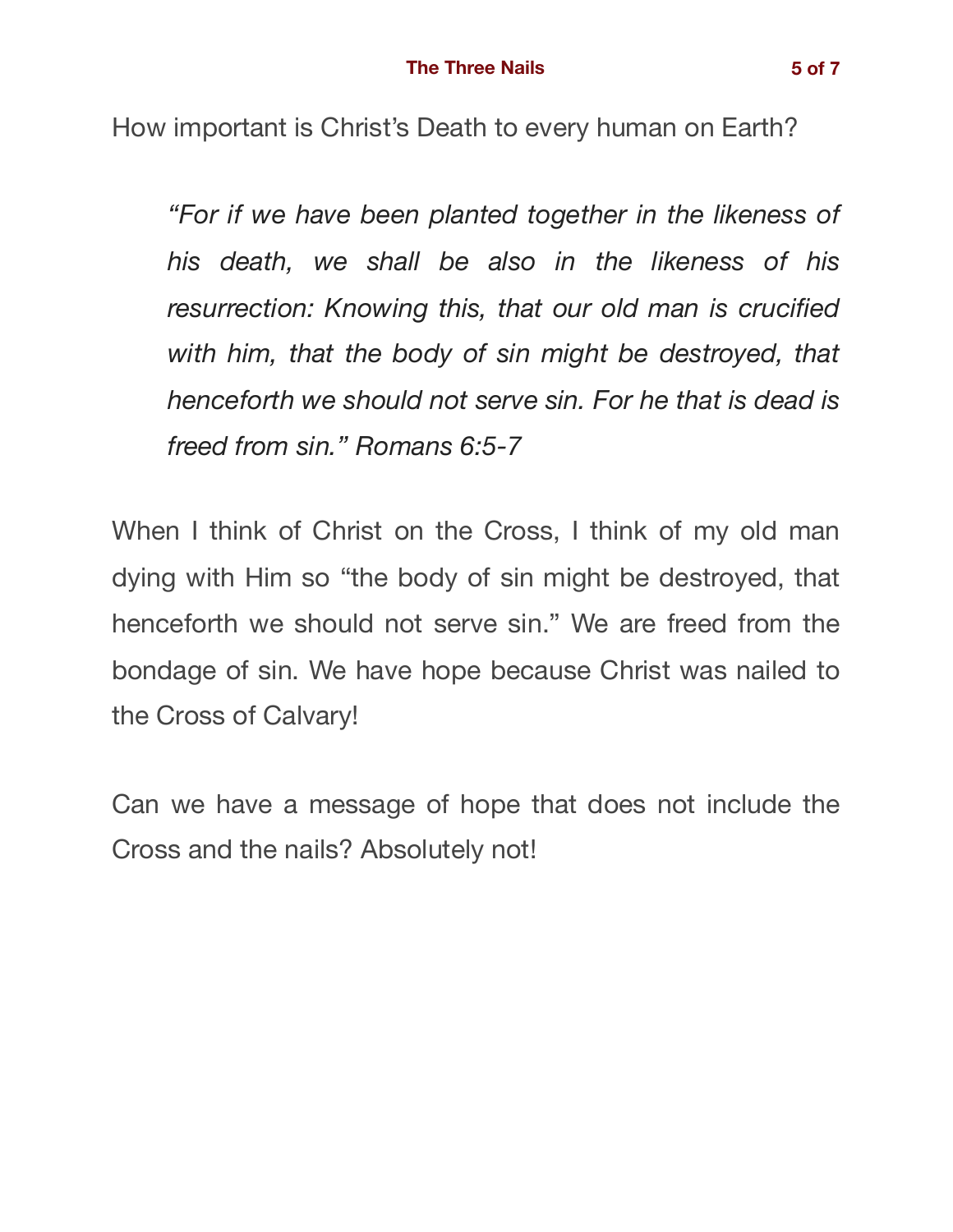*"For the Jews require a sign, and the Greeks seek after wisdom: But we preach Christ crucified, unto the Jews a stumblingblock, and unto the Greeks foolishness; But unto them which are called, both Jews and Greeks, Christ the power of God and the wisdom of God." 1 Corinthians 1:22-24* 

Christian martial arts teachers have two wonderful messages to share with their students. One message is how to position oneself properly for self defense; a message that will keep us safe for a lifetime. The other message is the position of being "in Christ"; a message that will keep us safe for eternity.

*"Therefore, my beloved brethren, be ye steadfast, unmoveable, always abounding in the work of the Lord, forasmuch as ye know that your labour is not in vain in the Lord." 1 Corinthians 15:58* 

[First Published in GMAF Newsletter, 2003]